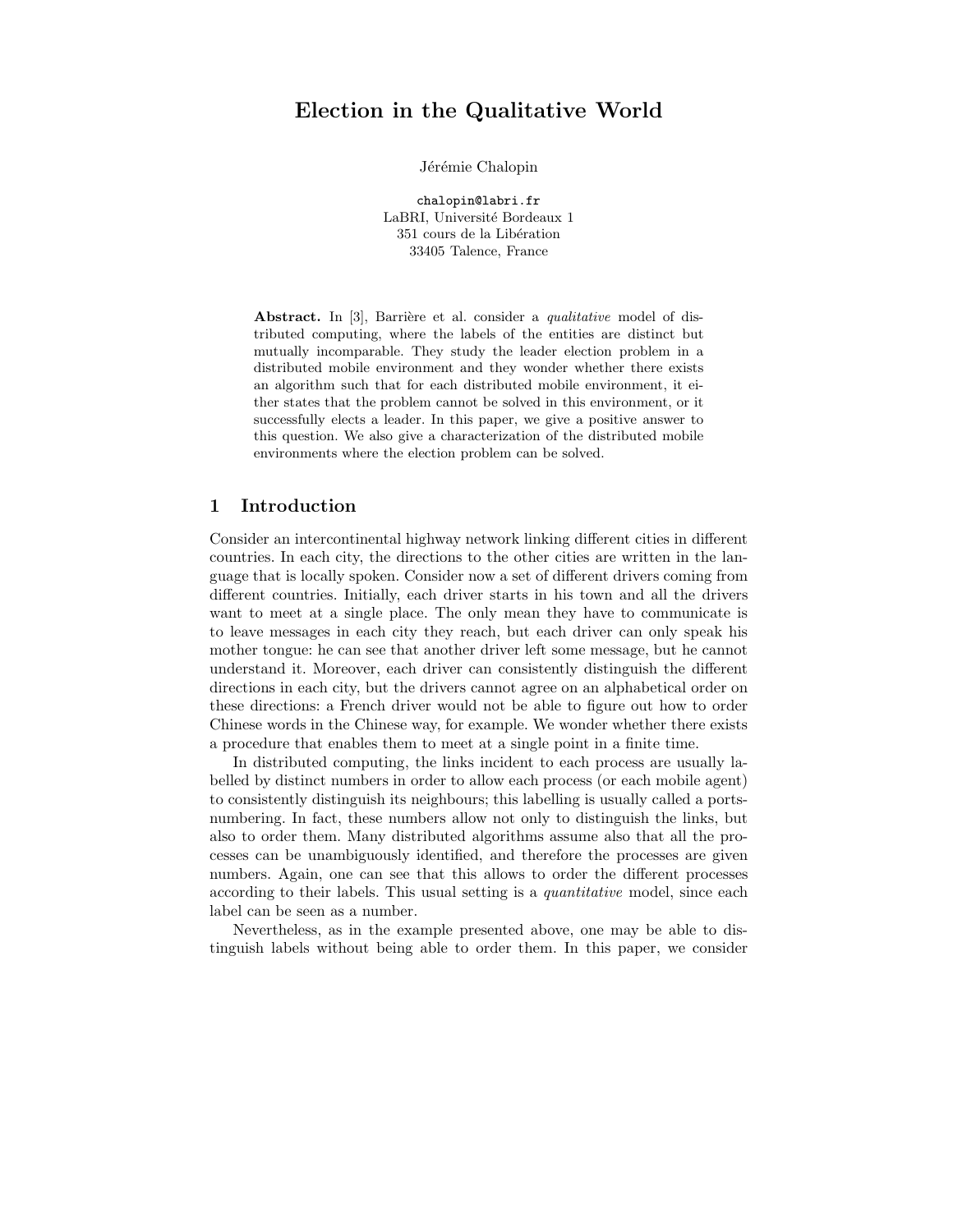distributed mobile environments where mobile agents are scattered all over a network. All the agents have distinct colors (their labels), which are mutually incomparable: each agent can just check whether two colors are equal or not. The links incident to each vertex are also given distinct incomparable colors. This model is close to the one introduced by Barrière et al. in [3]; it is qualitative, in the sense that there is no a priori order between the labels. As in [3], we study the impact of the lack of a total order on the set of labels in a distributed mobile environment. In this way, we investigate the leader election problem, that is a classical problem to highlight the differences between various models of distributed computing.

In usual models, there is always an implicit order over the set of labels, since for each agent, each information is just a sequence of bits. Nevertheless, consider an algorithm designed to be executed by mobile agents over a network. If the agents have been implemented by different companies, and if the specifications of the algorithm do not specify how the integers must be represented, some agents can for instance store numbers with most significant bit first whereas other agents store numbers with least significant bit first; in this case, the agents would not agree on the meaning of the sequence 01101. Moreover, it is always interesting to deal with algorithms that need less specifications, since they are generally more robust, and easier to implement in different models of distributed computing.

The Model. In this paper, an agent is an entity which executes an algorithm: it can move from place to place (with some data and its algorithm) through communication links, it can make local computations on a place (a place provides tools for local computations: data, memories and process) and leave messages on a place. In our model, the environment is represented by a simple undirected connected graph  $G = (V(G), E(G))$  and a set  $\mathcal E$  of mobile agents is scattered over G. Communications between agents is achieved through writing messages on whiteboards, where agents can read, write, and erase messages. There is one whiteboard on each vertex of  $G$ , and access to a whiteboard is in mutual exclusion. Initially, all the whiteboards are empty. Let  $p : \mathcal{E} \to V(G)$  be the injection describing the initial placement of the agents in G. The vertex  $p(r)$  is called the homebase of the agent  $r \in \mathcal{E}$ . We will denote such a distributed mobile environment by  $(G, \mathcal{E}, p)$ .

We consider a set of colors C and a function  $color: \mathcal{E} \to C$  that associates to each agent a unique color. There is no a priori order on the set of colors: each agent can give its own order on the set of colors, but the agents do not agree on a particular order. Each agent can understand a message it has written, but it cannot understand a message written by another agent, it can just know the color of the message. We also suppose that initially, the homebases are marked: they contain a marker that enables each agent to know that a place is a homebase and to detect the color of this homebase. In each place, the incident links are labelled by different colors that enable each agent to consistently distinguish the neighbours of the place: for each vertex u, there exists an injective function  $\delta_u$ that associates a color from a new set  $C'$  (i.e.,  $C' \cap C = \emptyset$ ) to each edge incident to u. The set  $\delta = {\delta_u : u \in V(G)}$  constitutes the ports-labelling of G. Thanks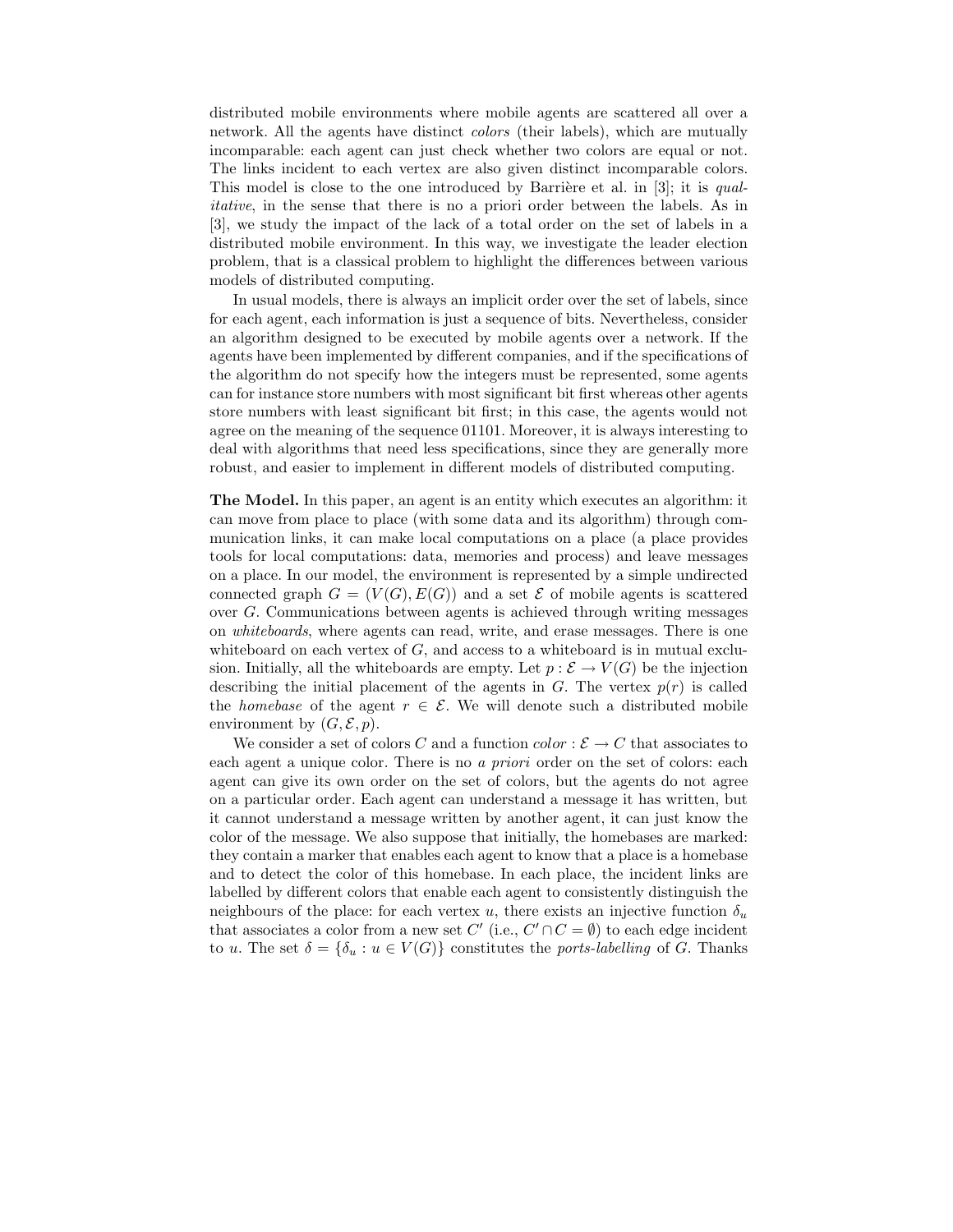to this labelling  $\delta$ , each agent can make a distinction between the incident edges of each vertex. Such a distributed colored mobile environment will be denoted by  $(G, \delta, \mathcal{E}, p, color)$ .

The agents are asynchronous, in the sense that every action they perform (computing, moving, etc.) takes a finite but otherwise unpredictable amount of time. Moreover, we suppose that an agent has not an initial knowledge of the network topology, neither of its size nor of the number of agents in the system. The actions an agent  $a$  located at a node  $v$  can perform depends on the current state of a, the current state of the whiteboard at  $v$ , and the color of the port through which  $a$  entered  $v$ . According to these informations,  $a$  can decide to write a message on the whiteboard of  $v$ , to leave  $v$  (through a port whose color may result from some computation), or to stay at  $v$  (for example, to wait that another agent leaves a message on the whiteboard).

This model is more restrictive than the one presented in [3], since in the model of Barrière et al. the agents cannot agree on an order on the set of colors, but they fully understand the symbols written by the other agents. However, the necessary condition presented in our model is the same as the one presented in [3]: the results presented in this paper remain true in the model of [3].

The Election Problem. The election problem is one of the paradigms of the theory of distributed computing. In the distributed mobile setting, the aim of a leader election algorithm is to distinguish one agent among the others. All the agents execute the same protocol, i.e., the only initial difference between two agents is their colors. At the end of the execution of the algorithm, there is exactly one agent in the state elected, whereas all the other agents enter the state non-elected. Moreover, it is supposed that once an agent enters in the state elected or non-elected, it remains in such a state until the end of the computation. Another important problem in this setting is the rendez-vous problem. The aim of a rendez-vous algorithm is to reach a configuration where all the mobile agents gather in the same vertex of the graph. These two problems are equivalent, since once an agent has been elected, if all the agents agree on the label elected, all the agents can gather in the homebase of the elected agent. Reversely, once all the agents have gathered in some place, the first agent that writes on the whiteboard of this place is elected, whereas all the others become non-elected. There exists a large variety of results for these problems in the mobile agent setting assuming different properties of the environment [2, 4, 5, 10, 11]. The election problem has also been extensively studied in the distributed setting, and particularly in anonymous networks, where the processes do not have distinct labels  $[1, 6, 9, 13]$ .

Consider a graph G and a set of agents  $\mathcal E$  scattered over the network according to a function p. We say that we can solve the election problem on  $(G, \mathcal{E}, p)$  if the problem can be solved on  $(G, \delta, \mathcal{E}, p, color)$  for all ports-labellings  $\delta$  and all agent-coloring functions color. This implies that an election algorithm in the distributed mobile environment  $(G, \mathcal{E}, p)$  must not use some particularity of the ports-labelling or make any assumption on the set of colors (for example, if one know that there is always a red agent, one can design an algorithm that elects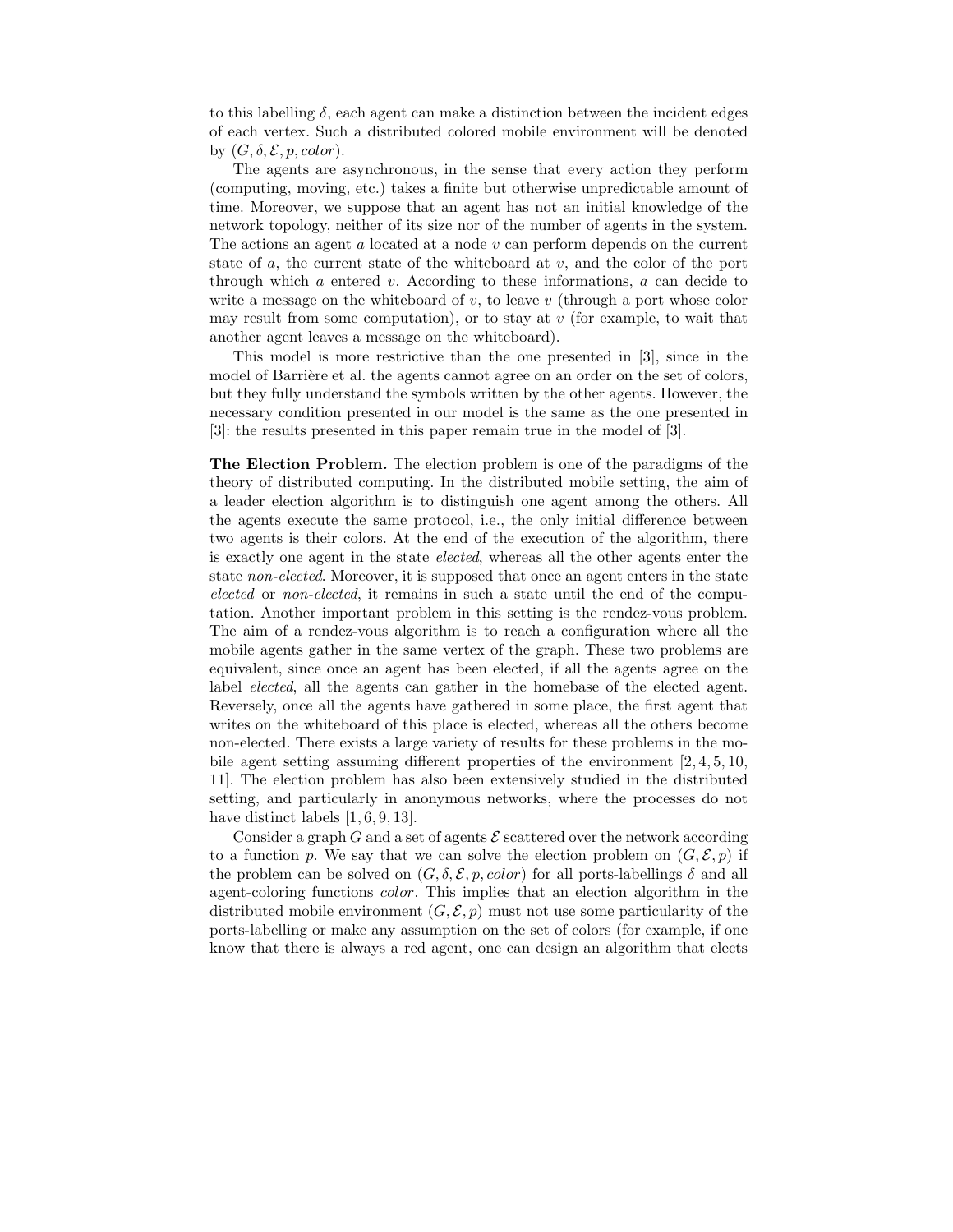the red agent). Note that, as for anonymous networks in the distributed setting [9, 13], the protocols must not depend on the ports-labelling. Indeed, the role of the ports-labelling is just to enable an agent to make a distinction between the different neighbours of a vertex.

As in [3], we say that an algorithm  $A$  is an *effective* election algorithm if for each distributed mobile environment  $(G, \mathcal{E}, p)$ , each ports-labelling  $\delta$  and each coloring function *color*, for all the executions of A on  $(G, \delta, \mathcal{E}, p, color)$ , either all the agents detect that the election problem cannot be solved in  $(G, \mathcal{E}, p)$ , or the agents successfully elect one of them. In particular, note that such an algorithm does not need any initial knowledge about the topology, the size, the diameter of the network or about the number of agents.

Main Results. In this work, we give a characterization (Theorem 1) of distributed mobile environments, where the election problem can be solved.

In  $[3]$ , Barrière et al. wonder whether there exists an effective algorithm for the qualitative world. The algorithm we describe gives a positive answer to this question (Theorem 2).

To obtain a necessary condition (Proposition 2), we use well-balanced automorphisms that have been introduced by Bougé in  $[8]$ .

Then, we show that this necessary condition is also sufficient: we use some links between fibrations and automorphisms presented in [7] to describe an effective algorithm in Section 4.2 that solves the election problem when the necessary condition is satisfied.

#### 2 Preliminaries

Labelled Digraphs. In the following, we will consider directed graphs (digraphs) with multiple arcs and self-loops. A digraph  $D = (V(D), A(D), s_D, t_D)$ is defined by a set  $V(D)$  of vertices, a set  $A(D)$  of arcs and by two maps  $s_D$ and  $t_D$  that assign to each arc two elements of  $V(D)$ : a source and a target (in general, the subscripts will be omitted); if  $a$  is an arc, the arc  $a$  is said to be going out of  $s(a)$  and coming into  $t(a)$ . We say that  $s(a)$  is a predecessor of  $t(a)$  and that  $t(a)$  is a successor of  $s(a)$ . A digraph D is strongly connected if for all vertices  $u, v \in V(D)$ , there exists a sequence of arcs  $a_1, a_2, \ldots a_p$  such that  $s(a_1) = u, \forall i \in [1, p-1], t(a_i) = s(a_{i+1})$  and  $t(a_p) = v$ . In the following, we will only consider strongly connected digraphs. A symmetric digraph  $D$  is a digraph endowed with a symmetry, that is, an involution  $Sym : A(D) \to A(D)$  such that for every  $a \in A(D)$ ,  $s(a) = t(Sym(a))$ .

A digraph homomorphism  $\gamma$  between the digraph D and the digraph D' is a mapping  $\gamma: V(D) \cup A(D) \to V(D') \cup A(D')$  such that if  $u, v$  are vertices of D and a is an arc such that  $u = s(a)$  and  $v = t(a)$  then  $\gamma(u) = s(\gamma(a))$  and  $\gamma(v) = t(\gamma(a))$ . We say that  $\gamma$  is an isomorphism if  $\gamma$  is bijective and  $\gamma^{-1}$  is a homomorphism, too.

Throughout the paper we will consider digraphs where the vertices and the arcs are labelled with labels from a recursive label set L. A digraph G labelled over L will be denoted by  $(D, \lambda)$ , where  $\lambda: V(D) \cup A(D) \to L$  is the labelling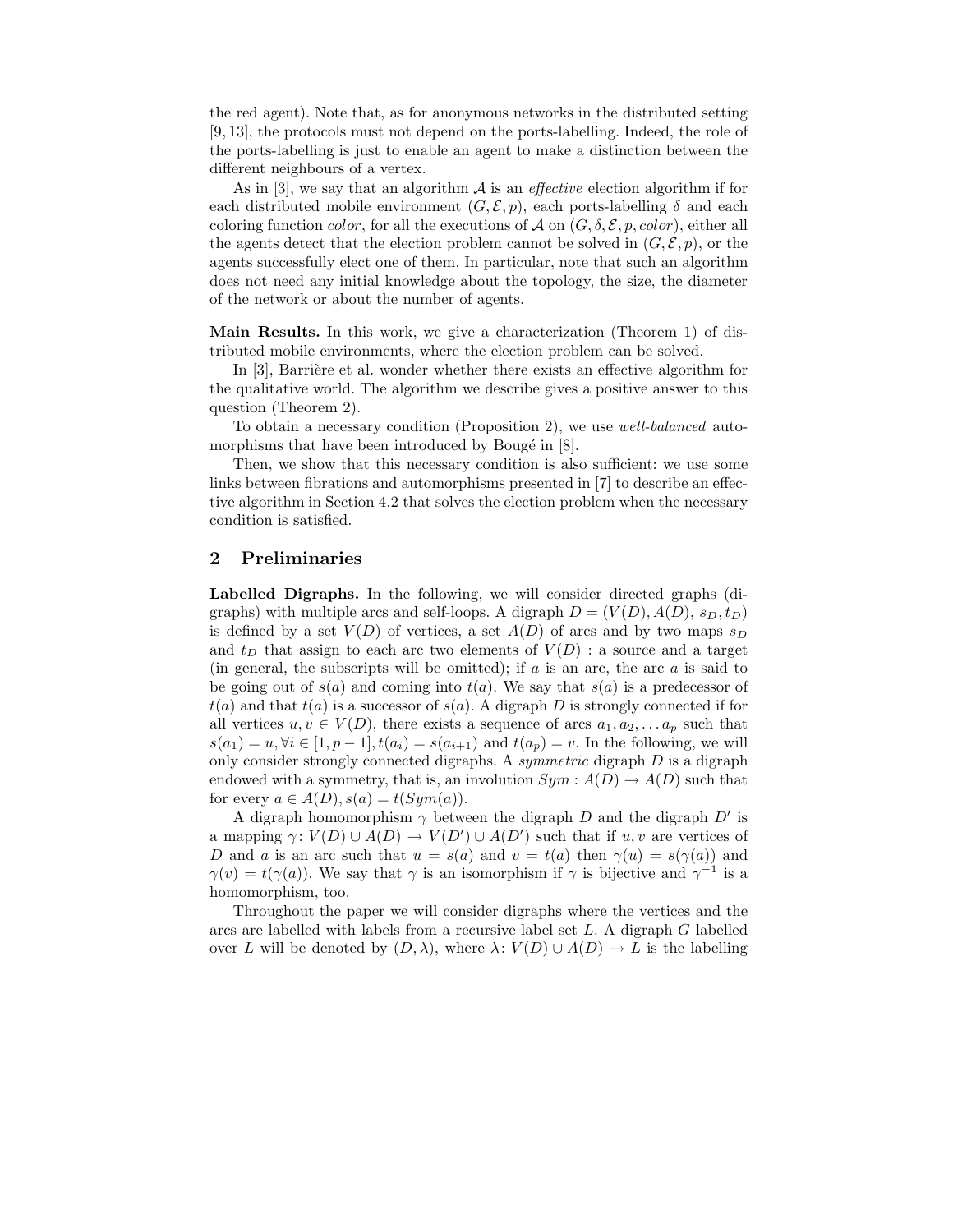function. The digraph D is called the underlying digraph and the mapping  $\lambda$  is a labelling of D. A mapping  $\gamma: V(D) \cup A(D) \to V(D') \cup A(D')$  is a homomorphism from  $(D, \lambda)$  to  $(D', \lambda')$  if  $\gamma$  is a digraph homomorphism from D to D' which preserves the labelling, i.e., such that  $\lambda'(\gamma(x)) = \lambda(x)$  for every  $x \in V(D) \cup A(D)$ . Labelled digraphs will be designated by bold letters like  $D, G, \ldots$  If D is a labelled digraph, then D denotes the underlying digraph.

Let  $G = (V(G), E(G))$  be a connected simple graph. The symmetric strongly connected digraph associated to G and denoted by  $Dir(G)$  is  $(V, A)$  defined by: there is an arc  $a_1$  from  $v_1$  to  $v_2$  and an arc  $a_2$  from  $v_2$  to  $v_1$  in A if  $\{v_1, v_2\} \in E(G)$ and  $Sym(a_1) = a_2$ . Note that this digraph does not contain multiple arcs or selfloops. Given a mobile environment  $(G, \mathcal{E}, p)$ , we define the labelling function  $\chi_p$ of the vertices by  $\chi_p(v) = 1$  if there exists an agent a such that  $p(a) = v$ , and  $\chi_p(v) = 0$  otherwise. A distributed mobile environment  $(G, \mathcal{E}, p)$  can therefore be represented by the labelled digraph  $(Dir(G), \chi_p)$ .

For any set  $S$ ,  $|S|$  denotes the cardinality of  $S$ . For any integer  $q$ , we denote by [1, q] the set of integers  $\{1, 2, \ldots, q\}.$ 

Fibrations and Coverings. The notions of fibrations and coverings are fundamental in this work; definitions and main properties are presented in [7].

A *fibration* between the digraphs D and D' is a homomorphism  $\varphi$  from D to D' such that for each arc a' of  $A(D')$  and for each vertex v of  $V(D)$  such that  $\varphi(v) = v' = t(a')$  there exists a unique arc a in  $A(D)$  such that  $t(a) = v$  and  $\varphi(a) = a'$ . The arc a is called the lifting of a' at v, D is called the total digraph and D' the base of  $\varphi$ . We shall also say that D is fibred (over D'). The fibre over a vertex v' (resp. an arc a') of D' is the set  $\varphi^{-1}(v')$  of vertices of D (resp. the set  $\varphi^{-1}(a')$  of arcs of D).

An *opfibration* between the digraphs D and D' is a homomorphism  $\varphi$  from D to D' such that for each arc a' of  $A(D')$  and for each vertex v of  $V(D)$  such that  $\varphi(v) = v' = s(a')$  there exists a unique arc a in  $A(D)$  such that  $s(a) = v'$ and  $\varphi(a) = a'$ .

A covering projection is a fibration that is also an opfibration. If a covering projection  $\varphi : D \to D'$  exists, D is said to be a *covering* of D' via  $\varphi$ . A symmetric digraph  $D$  is a *symmetric covering* of a symmetric digraph  $D'$  via a homomorphism  $\varphi$  if D is a covering of D' via  $\varphi$  such that  $\forall a \in A(D), \varphi(Sym(a)) =$  $Sym(\varphi(a))$ . A digraph D is symmetric-covering-minimal if there does not exist any digraph  $D'$  not isomorphic to  $D$  such that  $D$  is a symmetric covering of  $D'$ .

Given two strongly connected digraphs  $D$  and  $D'$ , an interesting property satisfied by any covering projection  $\varphi$  from D to D' is that there exists  $q \in \mathbb{N}$ such that  $\forall x' \in V(D') \cup A(D'), |\varphi^{-1}(x')| = q.$ 

The notions of fibrations and coverings extend to labelled digraphs in a natural way: the homomorphisms must preserve the labelling. Examples of fibrations and coverings are given in Figure 1.

Fibrations, Coverings and Automorphisms. We now describe some properties of the relations that exist between fibrations and the automorphisms of a digraph. These results are described and proved in [7].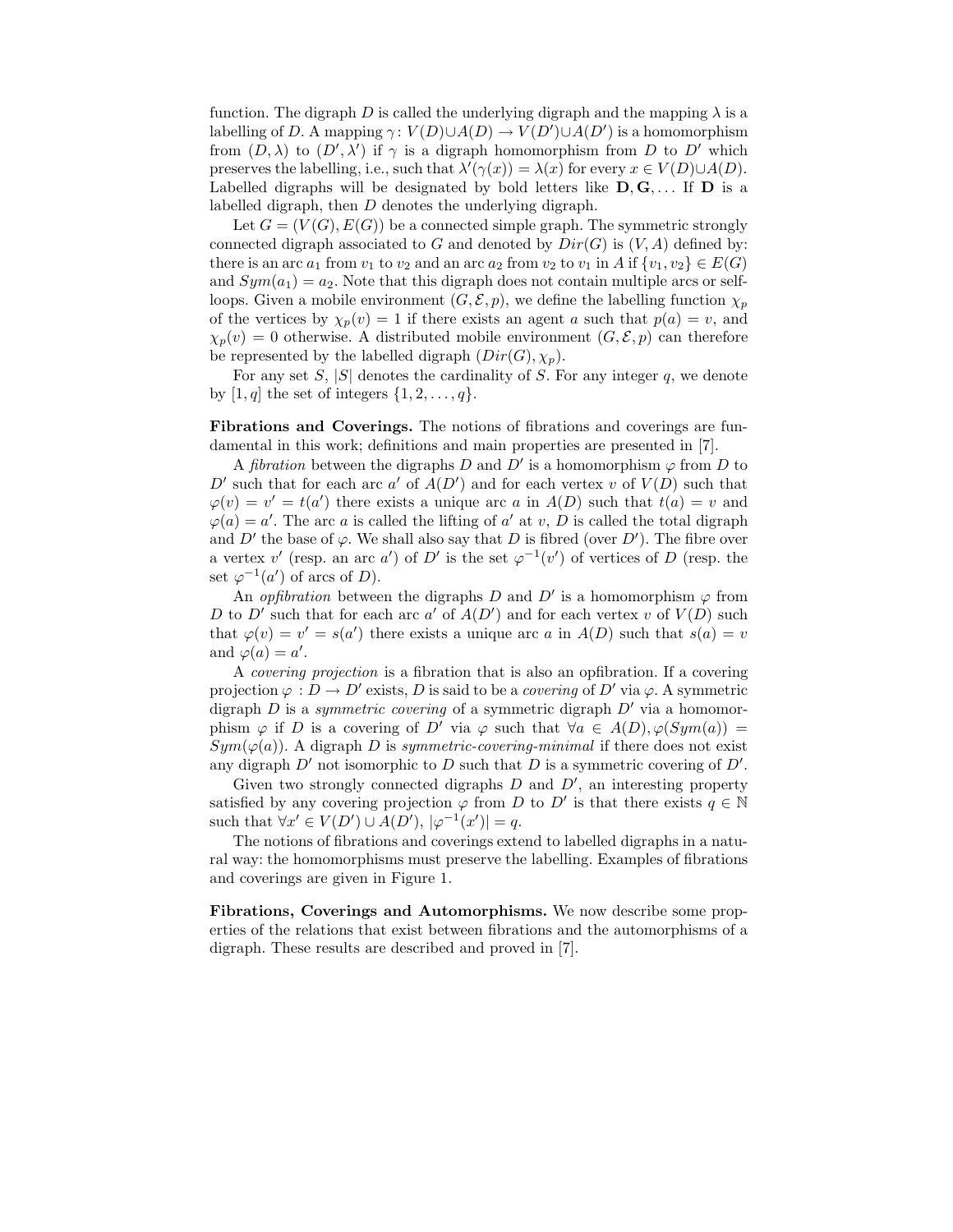

Fig. 1. The digraph G is fibred over  $B_{\Gamma(G)}(G)$  via the homomorphism  $\varphi_G$  that maps each vertex of **G** labelled *i* to the unique vertex labelled *i* of  $B_{\Gamma(G)}(G)$ . The digraph **H** is a covering of  $\mathbf{B}_{\Gamma(\mathbf{H})}(\mathbf{H})$  via the homomorphism  $\varphi_{\mathbf{H}}$  defined in the same way. The digraph  $\mathbf{G}/\Gamma(\mathbf{G})$  (resp.  $\mathbf{H}/\Gamma(\mathbf{H})$ ) is the digraph whose vertices and arcs correspond to equivalence classes of vertices and arcs of  $\bf{G}$  (resp.  $\bf{H}$ ) under the action of  $\Gamma(\bf{G})$  (resp.  $\Gamma(H)$ ).

An automorphism  $\sigma$  of a digraph G is an isomorphism from the digraph **G** onto itself. Consider a subgroup  $\Gamma$  of the group  $\Gamma(\mathbf{G}) = Aut(\mathbf{G})$  of the automorphisms of a digraph  $G = (G, \lambda)$ ; we will denote by Id the identity automorphism of G. The action of this group on G induces an equivalence relation over the vertices and the arcs of G: for each  $x, x' \in V(G) \cup A(G), x \sim_{\Gamma} x'$ if there exists  $\sigma \in \Gamma$  such that  $\sigma(x) = x'$ . The equivalence class of x is called the orbit of x and is denoted by  $[x]_r$ . Recall that an automorphism of  $(G, \lambda)$  must preserve the labelling, and therefore for all elements  $x_1, x_2 \in [x]_r$ ,  $\lambda(x_1) = \lambda(x_2)$ . If  $\Gamma = \Gamma(\mathbf{G})$ , we will note  $x \sim x'$  (resp. [x]) for  $x \sim \Gamma x'$  (resp. [x] $\Gamma$ ).

Remark 1. For all vertices  $v, v' \in V(G)$ , if  $v \sim_{\Gamma} v'$ , then there is a bijection between the incoming arcs of  $v$  and the incoming arcs of  $v'$ .

We will now describe two kinds of constructions. The first one allows us to build a digraph  $B_\Gamma(G)$  from a digraph G such that G is fibred over  $B_\Gamma(G)$ . The second one allows to build the quotient-graph  $\mathbf{G}/\Gamma$ . Examples are presented in Figure 1 where  $\Gamma = \Gamma(\mathbf{G})$ .

From the relation  $\sim_{\Gamma}$ , we construct the directed graph  $B_{\Gamma}(\mathbf{G})$  defined as follows:  $V(B_F(G))$  is the set of the equivalence classes of  $V(G)$  under the action of Γ and there are as many arcs from  $[v]_r$  to  $[w]_r$  as each vertex in  $[w]_r$  has predecessors in  $[v]_r$ . Due to Remark 1, this does not depend on the choice of the element of  $[w]_r$ . We define the labelling  $\nu$  of  $B_r(G)$  by  $\nu([v]_r) = \lambda(v)$  for each  $v \in V(G)$ . We label the arcs from [v] to [w] with the labels of the arcs from the elements of  $[v]$  to w in G. By Remark 1, there exists a fibration  $\varphi$  from G to  $(B_\Gamma(\mathbf{G}), \nu)$ .

We consider also the quotient-graph  $G/\Gamma$  whose vertices and arcs are the equivalence classes of the vertices and the arcs of G under the action of  $\Gamma$  and whose labelling  $\mu$  is defined by  $\mu([x]_T) = \lambda(x)$  for each  $x \in V(G) \cup A(G)$ . There exists a natural surjective homomorphism from  $(B_{\Gamma}(\mathbf{G}), \nu)$  to  $\mathbf{G}/\Gamma$  which is the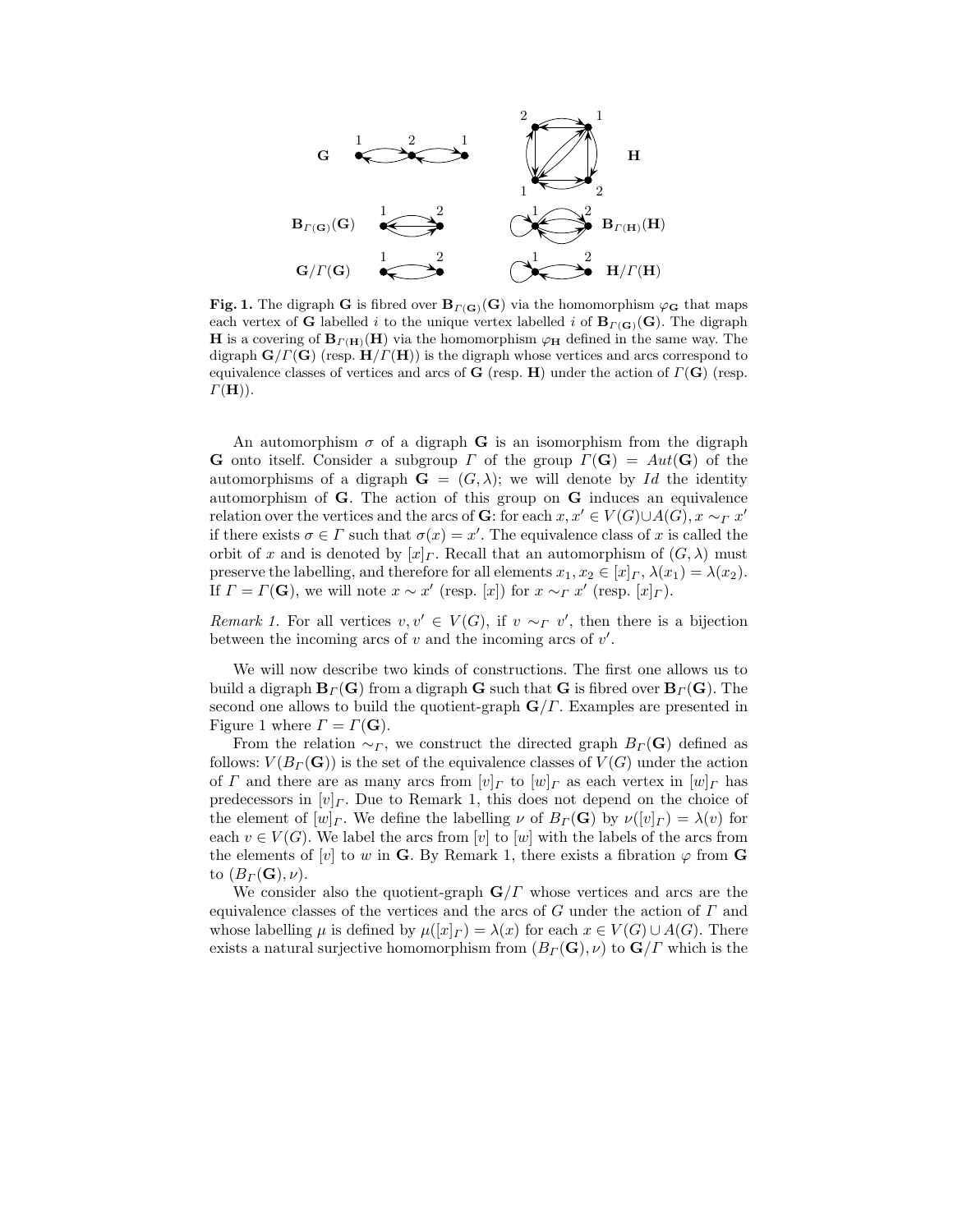identity on the vertices and which maps an arc a to  $[a]_r$  (a can be seen as an arc of  $G$ ).

We say that a subgroup  $\Gamma$  of  $\Gamma(G)$  acts freely on G if for each  $x, y \in V(G) \cup$  $A(G)$ , there is at most one  $\sigma \in \Gamma$  such that  $\sigma(x) = y$ . Equivalently,  $\Gamma$  acts freely on **G** if and only if for each  $\sigma \in \Gamma \setminus \{Id\}$ ,  $\sigma$  has no fixpoint.

In the following, we will use a particular class of automorphisms: the class of well-balanced automorphisms. These automorphisms have been introduced by Bougé in [8] to study the importance of the guards in CSP through the symmetric election problem. In [12], Palamidessi uses also well-balanced automorphisms to study the same problem in order to give a hierarchy between different subsets of the  $\pi$ -calculus. An automorphism  $\sigma$  of a digraph **G** is well-balanced if there exists an integer q such that for each vertex or arc x of **G**,  $|\{\sigma^k(x) \mid k \in \mathbb{N}\}| = q$ . Equivalently,  $\sigma$  is well-balanced if and only if the subgroup  $\Gamma_{\sigma}$  generated by  $\sigma$ acts freely on G.

The group  $\Gamma$  contains only well-balanced automorphisms if and only if  $\Gamma$ acts freely on G. Thanks to this equivalence and the results of Boldi and Vigna [7], we have the following property.

Proposition 1. Given any strongly connected digraph G, the quotient projection  $\Gamma : \mathbf{G} \to \mathbf{G}/\Gamma$  is a covering projection if and only if for each  $\sigma \in \Gamma$ ,  $\sigma$  is well-balanced.

## 3 Impossibility Result

The following proposition gives a necessary condition that the distributed mobile environment  $(G, \mathcal{E}, p)$  must verify if there exists an election algorithm for  $(G, \mathcal{E}, p)$ . This necessary condition is equivalent to the one presented in [3].

Proposition 2. Consider a graph G and an initial placement of the agents p. If there exists a non-trivial well-balanced automorphism  $\sigma$  of the digraph  $G' =$  $(Dir(G), \chi_p)$ , then there is no election algorithm over the graph G with the initial placement of the agents p.

Using known results in distributed computing [6, 9, 13], we can show that in the anonymous setting, i.e., when the agents can understand each other but do not have distinct labels, there exists an election algorithm for an environment  $(G, \mathcal{E}, p)$  if and only if the labelled digraph  $\mathbf{G}' = (Dir(G), \chi_p)$  is symmetriccovering-minimal. Moreover, from Proposition 1, we know that if the symmetric digraph  $\mathbf{G}' = (Dir(G), \chi_p)$  admits a non-trivial well-balanced automorphism  $\sigma$ , then  $\mathbf{G}'$  is a symmetric covering of  $\mathbf{G}'/ \Gamma_{\sigma}$  that is not isomorphic to  $\mathbf{G}'$ .

Consequently, an interesting corollary of Proposition 2 is that if the election problem cannot be solved on  $(G, \mathcal{E}, p)$  in the qualitative setting, then it cannot be solved on  $(G, \mathcal{E}, p)$  in the anonymous setting. On the other hand, we will show in the following that this necessary condition is also sufficient. Note that there exist symmetric digraphs that are not symmetric-covering-minimal and that does not admit any non-trivial well-balanced automorphism. It means that one can solve the election problem in strictly more environments in the qualitative setting than in the anonymous one.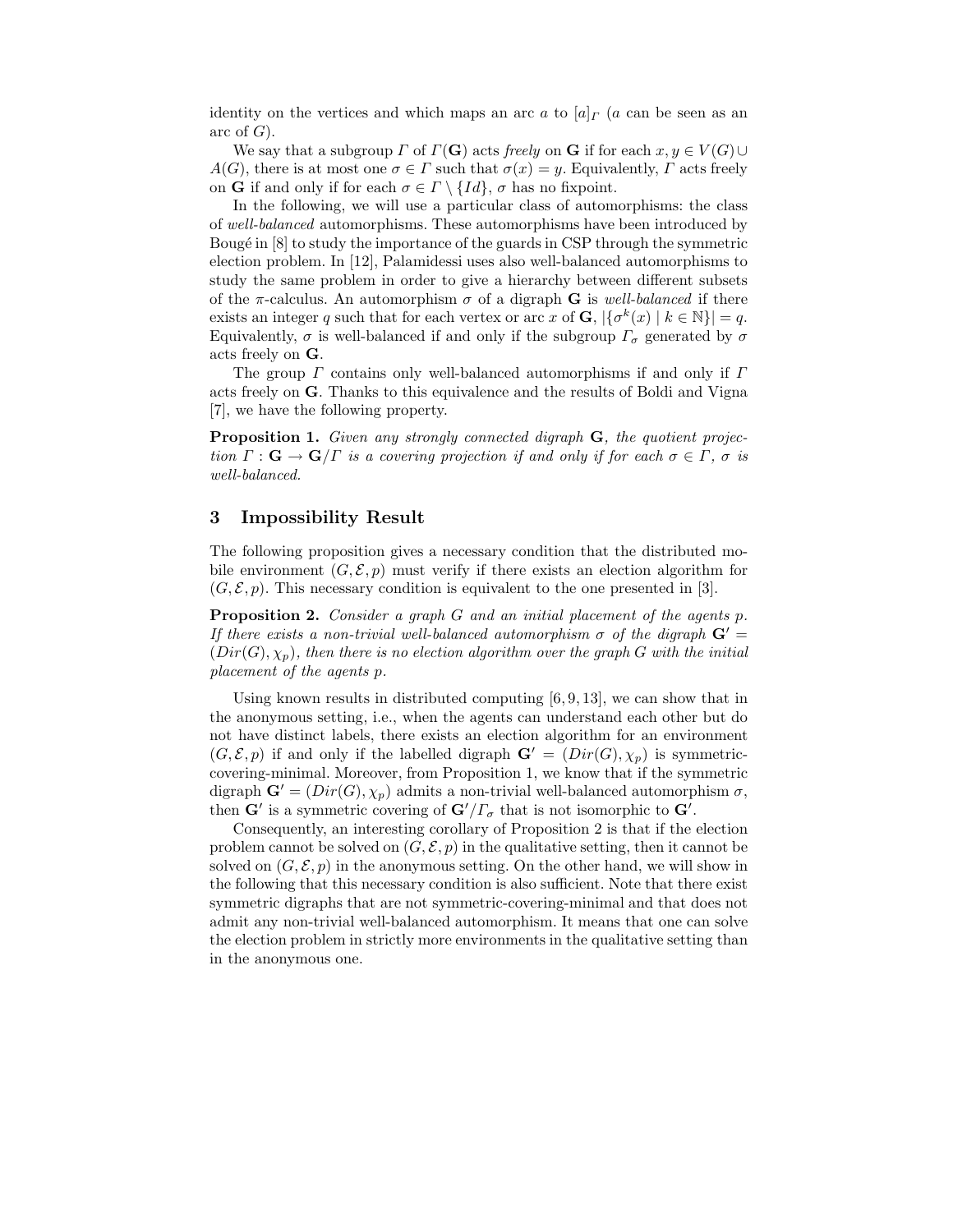## 4 An Effective Election Algorithm

#### 4.1 How to order the equivalence classes?

We use the same ideas as Barrière et al.  $[3]$  to define a total order between the different equivalent classes. The idea is to construct an ordering on the unlabelled digraphs of size  $n$ ; we extend it to digraphs labelled by elements of a totally ordered set.

Consider a labelled digraph  $\mathbf{G} = (G, \lambda)$  without multiple arcs where  $\lambda$  is a labelling function from  $V(G) \cup A(G)$  to a totally ordered set L with a minimal element  $\bot$ . We suppose that  $\forall x \in V(G) \cup A(G), \lambda(x) \in L \setminus \{\bot\}.$ 

Let  $n = |V(G)|$  and consider an enumeration function num of the vertices (i.e., num is a one-to-one mapping from  $V(G)$  onto  $[1,n]$ ). We say that num is an *increasing* enumeration of the vertices if for all vertices  $v, v' \in V(G)$ , if  $num(v) \leq num(v')$ , then  $\lambda(v) \leq_L \lambda(v')$ . Given an increasing enumeration num, we define the adjacency matrix  $M_{num}$  as follows: for all vertices  $v, v'$ ,  $M_{num}[num(v), num(v')] = \ell$ , if there is an arc from v to v' labelled by  $\ell$ , and  $M_{num}[num(v), num(v')] = \perp$  otherwise. To this matrix, we associate the word  $w(M_{num})$  obtained by the concatenation of the n rows of  $M_{num}$ .

To each vertex  $v \in V(G)$  (resp. arc  $a \in A(G)$ ), we choose num such that  $(num(v), w(M_{num}))$  (resp.  $(num(s(a)), num(t(a)), w(M_{num}))$ ) is minimum for the lexicographic order and associate this value, denoted by  $\pi(v)$  (resp.  $\pi(a)$ ), to v (resp. a). Note that there exists an automorphism  $\sigma$  of **G** such that  $\sigma(x) = x'$ if and only if  $\pi(x) = \pi(x')$ . Consequently, this induces a total ordering of the equivalence classes of vertices and arcs: we will write  $[x'] \prec [x]$  if  $\pi(x)$  is greater than  $\pi(x')$  in the lexicographic order.

Remark 2. In the following, we will show that all the agents agree on a total order of the classes and all the agents use the same order. Actually, as it was already explained in [3], even if the agents cannot agree on an a priori order over the set of colors, they can agree on an order on the different classes, provided that all the agents have the same representation of the graph (up to isomorphism).

In fact, we suppose that each agent has its own totally ordered set isomorphic to  $(N, \leq)$  and each agent can use its own way to compute its order: the algorithm does not make any assumption on the way the order is implemented by each agent.

#### 4.2 An Election Algorithm

In this subsection, we describe our effective election algorithm. In a first phase all the agents reconstruct the digraph  $(Dir(G), \chi_p)$  and check that the election problem can be solved on  $(G, \mathcal{E}, p)$ . Then, using its knowledge of the graph, each agent constructs the equivalence classes induced by  $\Gamma((Dir(G), \chi_p))$ . During successive rounds, using the order between the different classes defined above, some agents become passive and get the label non-elected, whereas the active agents mark some vertices and some arcs of the digraph to obtain a new labelling  $\mu$  of the digraph on which all the active agents agree. At the end of the computation,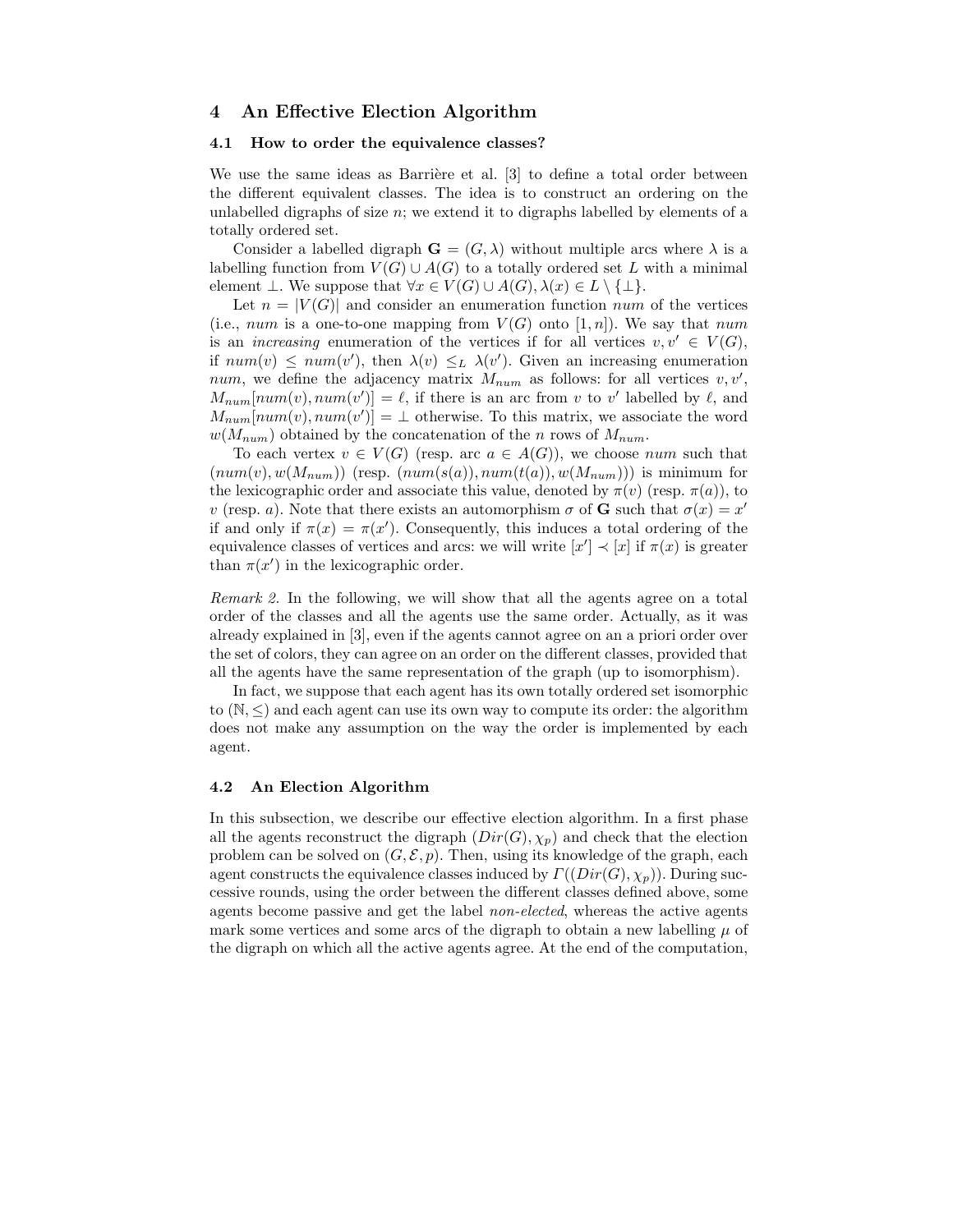the automorphism group of  $(Dir(G), \mu)$  consists only of the identity and each vertex has a unique label. At this point, there is exactly one active agent that is elected. A high level description of the algorithm is presented in Algorithm 1.

Algorithm 1: The Election Algorithm

| Every agent builds a map of the graph;                                              |
|-------------------------------------------------------------------------------------|
| Synchronization;                                                                    |
| if there exists a non-trivial well-balanced automorphism of $G' = (Dir(G), \chi_p)$ |
| then                                                                                |
| Every agent knows that it is impossible to solve the election problem;              |
| else                                                                                |
| Every agent marks as many vertices as possible;                                     |
| Synchronization:                                                                    |
| $\frac{1}{2}$ Initially, all the agents are active $\frac{1}{2}$                    |
| repeat                                                                              |
| The active agents compute the classes of all the vertices and all the arcs;         |
| The active agents give different numbers to different classes of vertices           |
| and arcs:                                                                           |
| <b>if</b> All the active agents are not in the same class then                      |
| Select active agents;                                                               |
| The passive agents take the label <i>non-elected</i> ;                              |
| The active agents mark the homebases of the passive agents;                         |
| Synchronization;                                                                    |
| else if G' is not a covering of $B_{\Gamma(G')}(G')$ then                           |
| The active agents mark a class of vertices;                                         |
| Synchronization:                                                                    |
| else if $G'$ is not a covering of $G'/\Gamma(G')$ then                              |
| The active agents mark a class of arcs;                                             |
| Synchronization;                                                                    |
| else                                                                                |
|                                                                                     |
| The active agent takes the label elected;                                           |
| <b>until</b> An agent is elected;                                                   |

A Synchronization Procedure. In the algorithm we describe below, we distinguish different rounds. An important point is that an active agent does not enter in a new round if another active agent has not finished the previous one. To be able to avoid this kind of situation, we synchronize the active agents.

Each agent can consistently distinguish its homebase; therefore, we can construct an algorithm such that no agent needs to write anything on its homebase. Moreover, we suppose that each agent has already built its own map of the graph and does not need to write anything on any whiteboard in order to perform a traversal of the graph.

In the following, the active agents will do some traversals of the network and they will store the colors of the marks that appear on each vertex to construct what we will call a *colored map* of the network. The marks that appear in a colored map of an active agent will correspond to marks that have been put by other active agents during the round (but it will not necessary contain all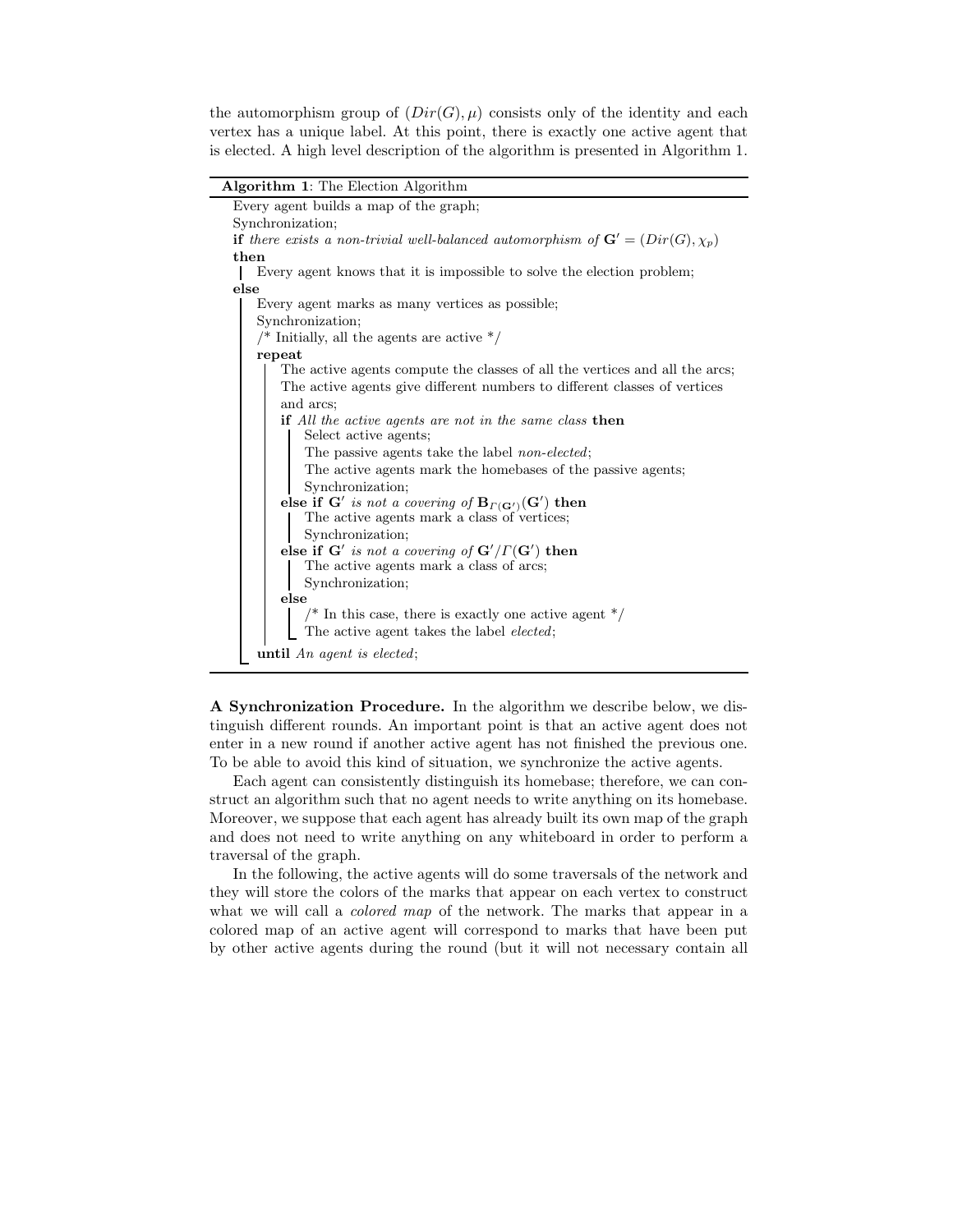the marks the active agents should put during this round). In the algorithm described below, each active agent can know from a colored map if any other active agent has marked all the vertices it should have marked during the round. Furthermore, in each round of the algorithm, each agent will mark at least one vertex (which is not its homebase).

In the synchronization procedure described below, some active agents will have to wait on some particular vertices for other agents to put (resp. remove) some marks. Each time an agent arrives on a place where it has to wait for a mark to be put (resp. removed), it can immediately continue to execute the procedure if this mark is present (resp. not present).

To synchronize the agents, we proceed as follows. During each round, each active agent r executes the following instructions.

- (1) The agent  $r$  marks some vertices (but not its homebase) according to the computation rules of the round.
- (2) The agent r does a traversal of the network and stores all the colors of the marks that appear on each vertex to construct a colored map of the network.
- (3) If there exists another active agent  $r'$  that has not finished Step (1) (the agent  $r$  can detect it from the colored map it has of the network), then the agent r goes to the homebase of  $r'$  and waits until the agent  $r'$  puts a mark on its homebase. Then the agent  $r$  does a traversal of the network and stores all the colors of the marks that appear on each vertex in order to update its colored map of the network.
- (4) The agent  $r$  puts a mark on its homebase.
- (5) The agent r does a traversal of the network and each time it arrives on the homebase of another agent  $r'$ , it waits until the agent  $r'$  marks its homebase.
- (6) The agent  $r$  does a traversal of the network and it removes the marks it puts during Step (1), but not the mark on its homebase.
- $(7)$  The agent r does a traversal of the network. Each time it arrives on a vertex that has been marked by another active agent  $r'$  during this round (but that is not the homebase of  $r'$ ), it waits until the agent  $r'$  removes its mark.
- $(8)$  The agent r removes the mark it puts on its homebase.
- (9) The agent  $r$  does a traversal of the network. Each time it arrives on the homebase of an active agent  $r'$ , it waits until the agent  $r'$  removes its mark on its homebase.

We can note that the synchronization procedure enables also to erase all the marks that have been put on the vertices during the round, i.e., when one agent has finished Step (9) of a round, then all the marks that have been left by the active agents during this round have been erased. The following proposition ensures that the procedure is indeed a synchronization procedure.

**Proposition 3.** Each time an agent starts executing Step (1) of the  $i + 1$ th round, then each active agent knows what vertices have been marked by the other active agents during Step (1) of the ith round and all the marks that have been put during the ith round have been removed. Moreover, the synchronization procedure avoids any deadlock.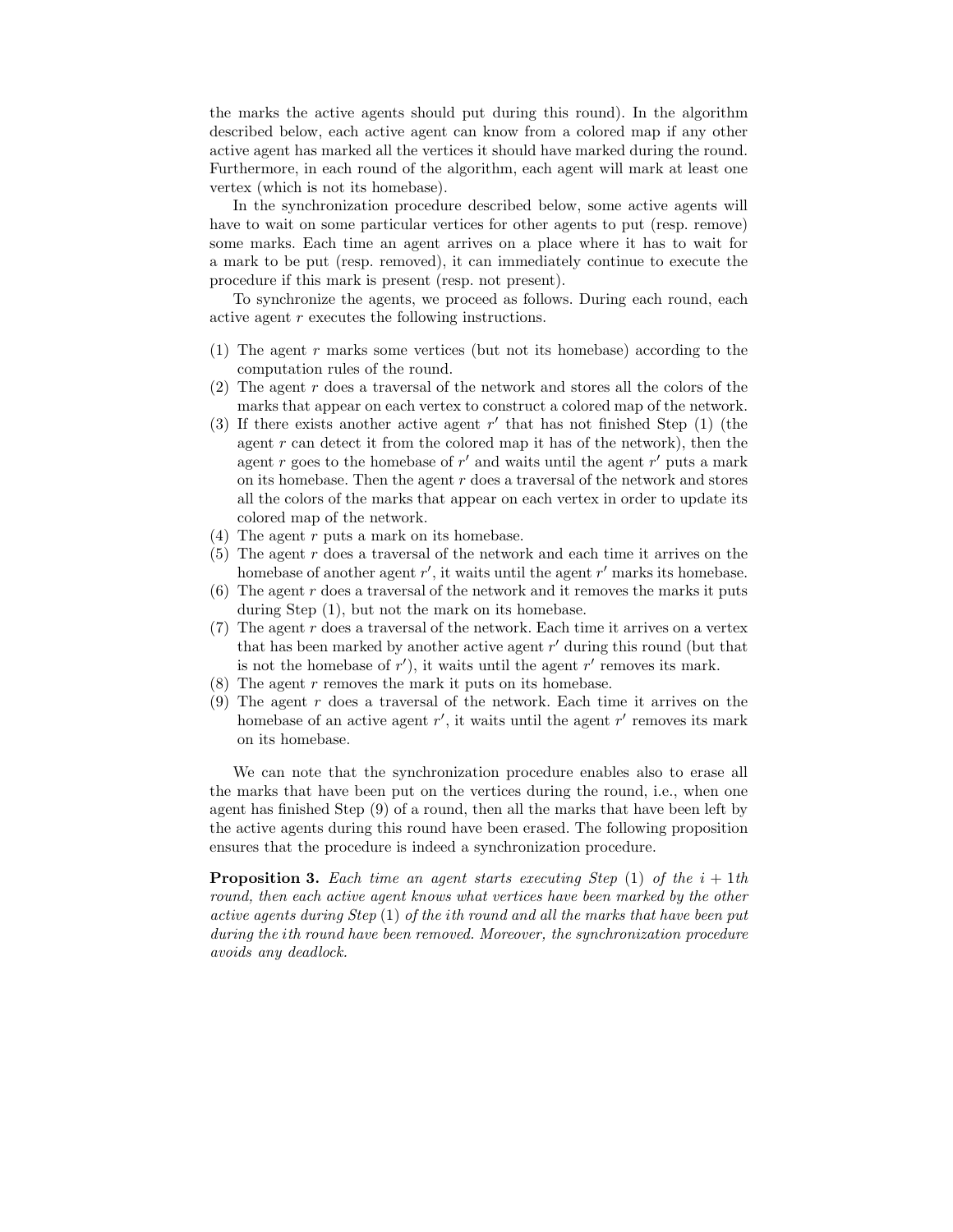Initialization. During the first phase of the algorithm, each agent reconstructs the graph with the position and the colors of the different homebases. Using the whiteboards, each agent performs a depth first traversal of the graph.

Since each agent can distinguish all the homebases, we suppose that during this traversal, the agents do not write anything on the whiteboard of any of the homebases. Once an agent has reconstructed the whole graph, it performs a traversal of the network using the information it has stored to erase what it has written on the whiteboards. At this point, each agent puts a mark on the homebase of another agent.

During this first phase, no agent has written anything on its homebase. Furthermore, an agent has finished to perform this phase if and only if it has marked the homebase of another agent and this can be checked from a colored map of the network. Moreover, at the end of this phase, each agent has reconstructed a map of the network and it knows the position of all the homebases. We can therefore use the synchronization procedure defined above at this point.

If the digraph  $(Dir(G), \chi_p)$  admits a well-balanced automorphism  $\sigma$  different from Id, then each agent detects it and declares that the election problem is unsolvable in this environment. We will now suppose that  $(Dir(G), \chi_p)$  does not admit such an automorphism.

Once the graph is known by all the agents, each agent tries to mark as many vertices of the networks as possible. It does a traversal of the network and each time it arrives on a vertex that is not a homebase, it performs one of the two following actions. Either the whiteboard is blank and it puts a mark with its color on the whiteboard, or there is already a mark on the whiteboard and it stores the color of the mark. Once an agent has finished this traversal, it puts a mark on the homebase of another agent. Again we use the synchronization procedure at this point. Then each agent is aware of the different vertices marked by the other agents during this round.

At the end of this phase, each agent reconstructs a graph where all the vertices are colored (they belong to the agent that has this color) and it knows the position and the color of the homebases of all the other agents.

How can the agents increase their territory? During the different phases of the algorithm, some agents become passive whereas the others continue to execute the protocol in order to elect one of them. In our algorithm, in order to break the symmetry between the agents, all the vertices must belong to one active agent, and all the active agents must agree on which agent a vertex belongs to. During the initialization, each vertex is marked by one agent and we say that it belongs to this agent. Once an agent becomes passive, the vertices that were belonging to this agent must be given to another agent.

Once a selection between agents is done, the agents that become passive take the label non-elected and become passive until the end of the algorithm, whereas the others try to mark the homebases of these agents that have just become passive. Each active agent knows what are the colors of the other active agents. From its representation of the graph, each active agent can reach the homebases of the passive agents.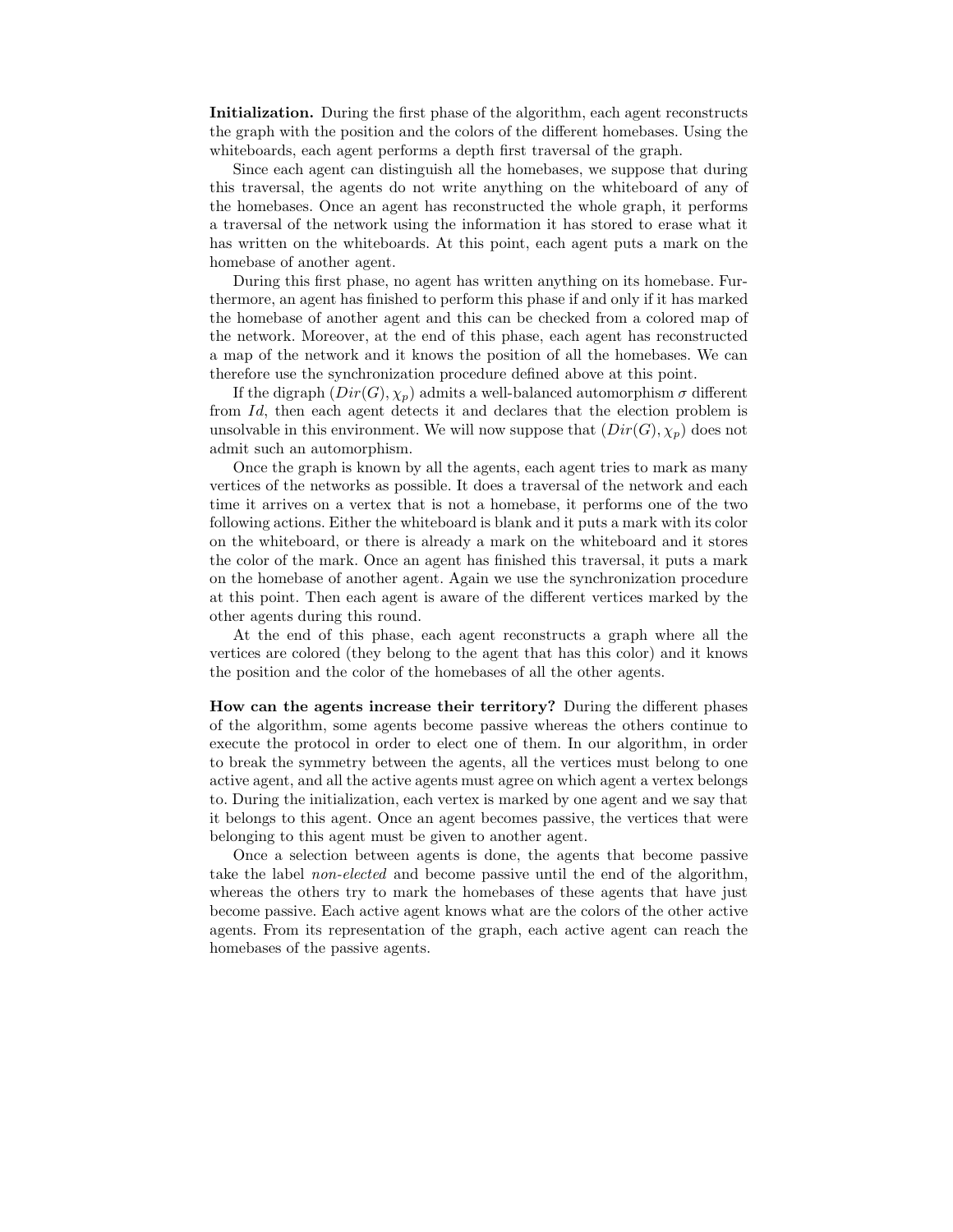The first agent that reaches such a homebase during this round puts a mark with its color on the vertex. The other agents (there is already a mark on the homebase when they reach it) store the color of the agent that owns this vertex (i.e., the color of the mark). Again, at the end of its traversal of the graph, each agent puts a mark on the homebase of another active agent. Therefore, each active agent can detect from a colored map if another active agent has finished this phase. Then the active agents apply the synchronization procedure.

If an agent has marked the homebase of a passive agent, then all the vertices that were belonging to this passive agent belong now to this active agent. For each vertex of the graph, all the active agents agree on the color of the agent that owns this vertex.

How to refine the labelling  $\mu$ ? During the execution of the algorithm, the agents mark vertices and arcs to break the symmetry that may exist in the network. In this way, at each round, numbers will be associated to some vertices and arcs and we will obtain a labelling of the graph  $\mu$ . Initially, all the homebases have the label 1 whereas all the other vertices have the label 0 and all the arcs are labelled 0.

At the beginning of each round, from its representation  $(Dir(G), \mu)$  of the graph, each agent computes the value  $\pi(v)$  (resp.  $\pi(a)$ ) for each vertex  $v \in$  $V(Dir(G))$  (resp. for each arc  $a \in A(Dir(G))$ ). We say that two agents are equivalent if their homebases are in the same equivalence class, and we use the order  $\prec$  on the homebases of the agents to order the classes of agents.

Since all the agents agree on the order to compare the equivalence classes, we can use the following procedure. If there exist two vertices  $v, v'$  such that  $\mu(v) = \mu(v')$  and  $\pi(v) \neq \pi(v')$ , then let m be the lowest number such that there exist  $v, v'$  with  $\mu(v) = \mu(v') = m$  and  $[v] \prec [v']$ . Suppose that there exist exactly j classes  $\{[v_i]|i \in [1,j]\}$  such that  $\mu(v_i) = m$  and  $[v_1] \prec [v_2] \prec \cdots \prec [v_j]$ . For each vertex  $v \in [v_i]$  with  $i < j$ , we define  $\mu'(v) = q + i$ , where q is the greatest label that appears on a vertex in  $(G, \mu)$ . The labels of the other vertices are not changed.

We apply the same method to arcs using the order we have on the classes of arcs, i.e., the lexicographic order over the  $\pi(a)$ . Thanks to this procedure, two arcs that are not in the same class are given distinct labels. We repeat this procedure, until all the vertices (resp. all the arcs) that have the same label are in the same equivalence class.

If some active agents do not own the same number of vertices in a given class. We consider now a configuration such that two vertices (resp. arcs) in different classes have different numbers. Consider a class of agents [r] and a class of vertices [v]. We define  $NotBalanced([r], [v])$  to be false if all the agents of [r] own the same number of vertices in  $[v]$ , and true otherwise. If there exist  $[r]$ ,  $[v]$ such that  $NotBalanced([r], [v])$  is true, then we apply the following technique to split some class of vertices.

Consider the minimum class [r] of agents, according to  $\prec$ , such that there exists a class [v] of vertices satisfying  $NotBalanced([r], [v])$ . Consider the minimum class of vertices [v] such that  $NotBalanced([r], [v])$  is true. In this case, we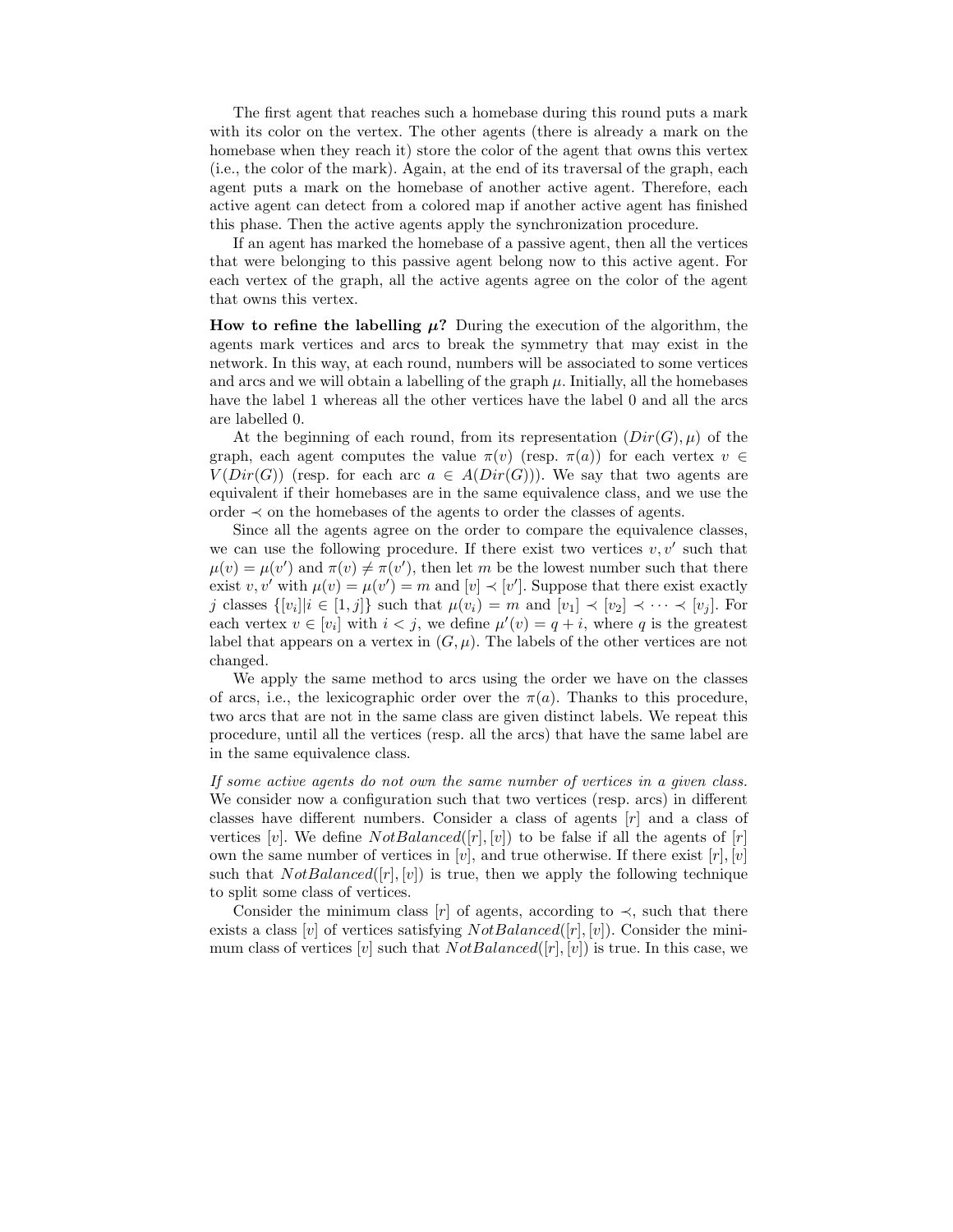give different numbers to the homebases of the agents that do not own the same number of vertices in [v]. We subdivide the class [r] into a partition  $R_1, \ldots, R_j$ such that the agents in  $R_i$  own strictly more vertices in [v] than the agents in  $R_{i'}$  when  $i < i'$ . Using the same technique as before, we give different numbers to the homebases of the agents that are not in the same  $R_i$  and then obtain a new representation of the digraph  $(Dir(G), \mu')$ . Then, the agents try to refine again this new labelling.

How to split the arc classes thanks to the colors of their ends? We will say that an arc a belongs to an agent r, if r owns  $s(a)$  and  $t(a)$ . Otherwise, the arc is such that  $s(a)$  belongs to an agent  $r_1$  and  $t(a)$  to a distinct agent  $r_2$ . We will say that this arc is shared by  $r_1$  and  $r_2$ . If there exists a class of arcs [a] such that some arcs of [a] belong to some agents, whereas the other arcs are shared by distinct agents, then we apply the following technique.

Consider a class of arcs a such that for each class  $[a'] \prec [a]$ , either  $[a']$ contains only arcs that belong to some agents or  $[a']$  contains only arcs shared by different agents. We suppose also that  $[a]$  contains arcs that belong to some agents and arcs that are shared. All the arcs in  $[a]$  that are shared by distinct agents are relabelled  $q + 1$ , where q is the greatest label that appears on an arc in  $(Dir(G), \mu)$ . Then, the agents try to refine again this new labelling.

If some active agents are in different classes. At this point, if the active agents are not in the same equivalence class, we are able to select some agents. Consider all the equivalence classes of active agents that contains a minimal number of agents. Among these classes, we select the class  $[r]$  such that  $\pi(v)$  is minimal, where  $v$  is the homebase of  $r$ . The agents that do not belong to this class take the label non-elected and become passive. The agents of the class  $[r]$ remain active and try to increase their territory as explained above. Then they try to refine again the labelling  $\mu$ .

If  $G' = (Dir(G), \mu)$  is not a covering of  $B_{\Gamma(G')}(G')$ . There exist some configurations where it is impossible to select some agents just by using the representation the agents have of the graph, because there is too much symmetry in the graph. Nevertheless, we now explain how active agents can break these symmetries by marking some vertices or arcs.

All the active agents agree on the graph  $\mathbf{G}' = (Dir(G), \mu)$ . All these agents consider the automorphism group  $\Gamma(\mathbf{G}')$  and construct the graphs  $\mathbf{B}_{\Gamma(\mathbf{G}')}(\mathbf{G}')$ and  ${\bf G}'/\Gamma({\bf G}')$ . We already know that  ${\bf G}'$  is fibred over  ${\bf B}_{\Gamma({\bf G}')}({\bf G}')$ . If  ${\bf G}'$  is not a covering of  $\mathbf{B}_{\Gamma(\mathbf{G}')}(G')$ , it implies that there exist two classes of vertices [v] and  $[v']$  such that  $|[v]] \neq |[v']|$ . Let  $[r]$  be the class of the homebases of the active agents.

Consider a class [v] such that for each class  $[v'] \prec [v]$ ,  $|[v']| = |[r]|$  and  $|[v]| \neq |[r]|$ . We already know that each active agent owns the same number of vertices in [v] and therefore  $||r||$  divides  $||v||$ . Each active agent then marks a vertex it owns that is in  $[v]$ . An agent has finished this round if and only if it has marked exactly one vertex in [v]: it can be detected from a colored map of the graph. Then, the agents synchronize.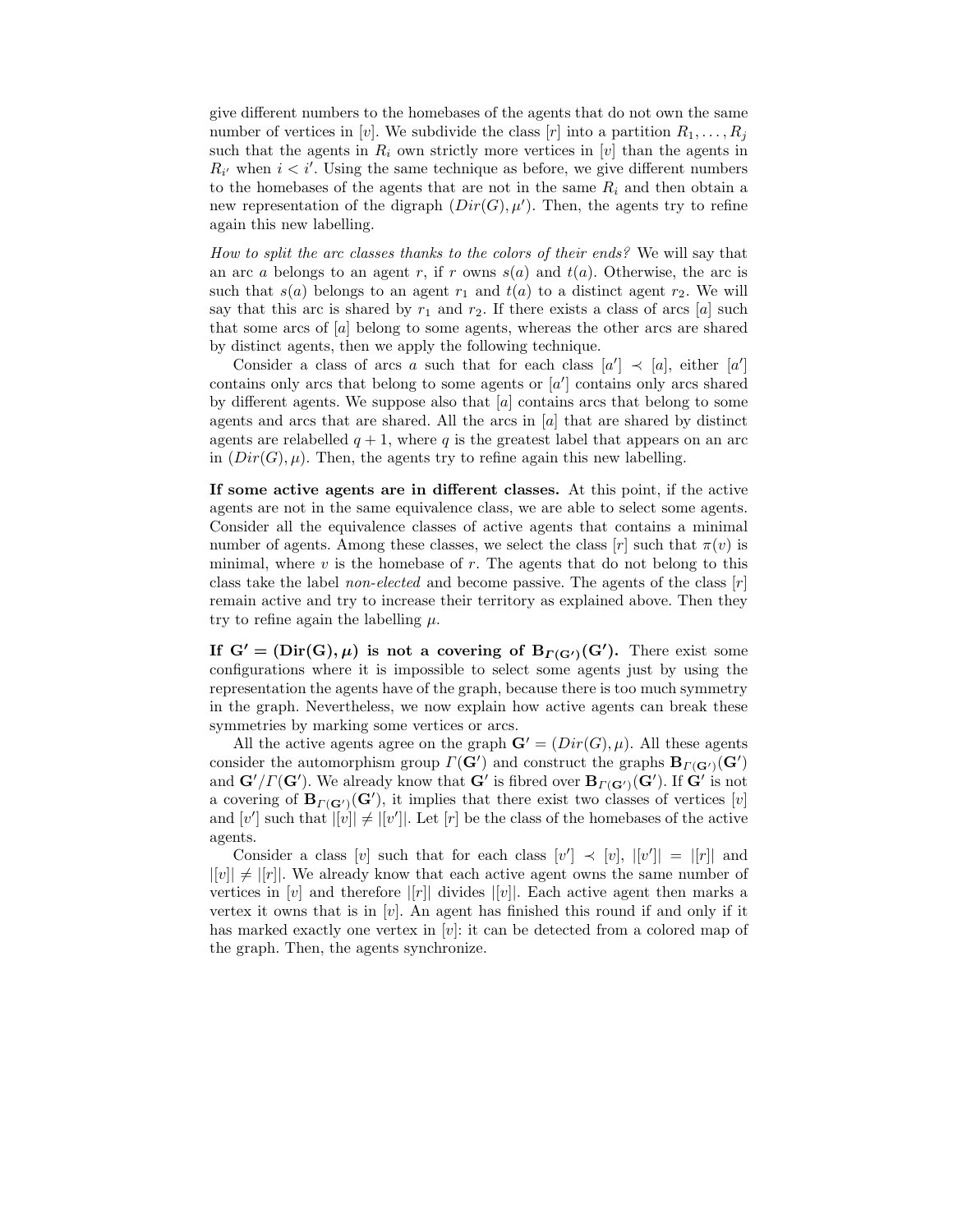At the end of this round, all the agents give the number  $q+1$  to the vertices that have just been marked, where  $q$  is the greatest label that appears on a vertex in  $(Dir(G), \mu)$ . Using this new labelling  $\mu'$ , the active agents try to refine the labelling  $\mu'$ , as explained above.

If  $G' = (Dir(G), \mu)$  is not a covering of  $G'/\Gamma(G')$ . We suppose now that  $\mathbf{G}'$  is a covering of  $\mathbf{B}_{\Gamma(\mathbf{G}')}(\mathbf{G}')$  but not of  $\mathbf{G}'/\Gamma(\mathbf{G}')$ . It means that all the equivalence classes of vertices have the same size  $s$ , but there exists an equivalence class of arcs |a| such that  $||a|| > s$ . Instead of marking vertices, we mark arcs in this round.

Each class [a] of arcs of  $G'$  corresponds to exactly one arc in  $G'/\Gamma(G')$ . Consider the class of arcs [a] such that for each class  $[a'] \prec [a], |[a']| = s$  but  $\vert [a]\vert > s$ . We already know that each active agent owns exactly one vertex in  $[s(a)]$  and one vertex in  $[t(a)]$ . Since  $||a|| > s$  and since two arcs in the same class are either both owned by an agent or both shared by distinct agents, we know that each arc in [a] is shared.

To select arcs from  $[a]$ , each agent r just chooses one arc  $a_r$  in  $[a]$  such that  $s(a_r)$  belongs to r and then puts a mark with its color on  $t(a_r)$ . An agent has finished this round if and only if it has marked exactly one vertex: it can be detected from a colored map of the graph. Then, the agents synchronize. Once an agent knows what vertices have been marked by the other agents, it knows what are the arcs that have been marked.

At the end of this round, all the agents give the number  $q + 1$  to the arcs that have just been marked, where  $q$  is the greatest label that appears on an arc in  $(Dir(G), \mu)$ . Using this new labelling  $\mu'$ , the active agents try to refine again the labelling  $\mu'$ , as explained above.

If G' is a covering of G'/ $\Gamma(G')$ . At this point, G' =  $(Dir(G), \mu)$  is a covering of  $\mathbf{G}'/\Gamma(\mathbf{G}')$ . From Proposition 1, it implies that  $\Gamma(\mathbf{G}')$  contains only well-balanced automorphisms, and since we already know that there is no wellbalanced isomorphism of  $(Dir(G), \chi_p)$  different from Id, we have  $\Gamma(\mathbf{G}') = \{Id\}.$ Consequently, there is exactly one active agent, since the set of active agents is an equivalence class of the relation induced by  $\Gamma(\mathbf{G}')$  and this agent takes the label elected.

#### 4.3 The Characterization

In Section 3, we have shown that if the graph  $(Dir(G), \chi_p)$  admits a wellbalanced automorphism, then it is impossible to solve the election problem on  $(G, \mathcal{E}, p)$ . The algorithm described in Section 4.2 is an algorithm that answers that it is impossible to solve the problem if the graph  $(Dir(G), \chi_p)$  admits a well-balanced automorphism, and otherwise it successfully elects an agent: it is an effective algorithm. We have therefore proved the following theorems.

Theorem 1. There exists an election algorithm for a distributed mobile environment  $(G, \mathcal{E}, p)$  if and only if  $(Dir(G), \chi_p)$  does not admit a non-trivial wellbalanced automorphism.